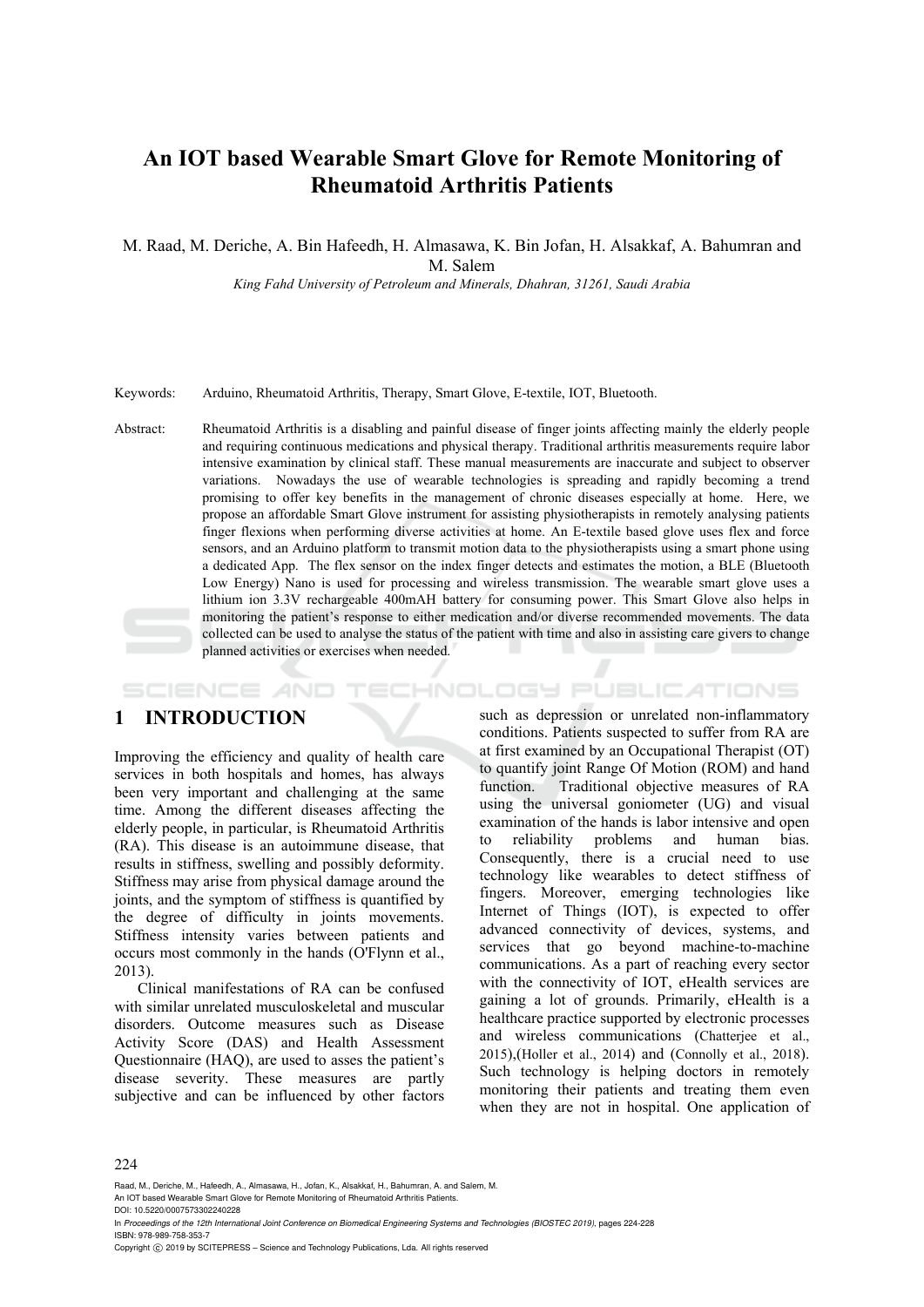major importance is home based motion sensing specially for the elderly people. Wearable sensors can be used to monitor patients at home and track their movements (OQuigley et al., 2014). Researchers have discussed E-textile devices for data collecting to support work on Parkinson's disease. Parkinson Disease (PD) is neurodegenerative motor disorder that targets and breaks down the nervous system. It occurs more frequently with the elderly people. Affected individuals can become unable to perform fine motor movements of hands and arms. Collecting objective movement data from a device such as a smart textile can help in accurately monitoring the patient state (Plant et al., 2014). Also, patients with post-strokes can suffer from hand disabilities and would benefit from Smart Gloves during rehabilitation (Hidayat et al., 2015). Several smart clothes were developed for tracking the activities of users by using textile-based sensors for monitoring deformation along textile, positions, angles, and accelerations of body segments or joints during motion (Goncu-Berk et al., 2017). In (Jung et al., 2017), the researchers developed the RAPAEL smart glove by involving video games to help patients in their rehabilitation process at home. Various sensitized gloves have been discussed in the literature, for example, gloves that track hand and<br>finger motion for providing feedback to finger motion for providing rehabilitation systems (Escoto et al., 2017). For a review of wearable sensors, the reader is directed to read the survey by Duarte Dias in (Dias et al., 2018). In this paper, we propose a novel Smart Glove design that provides accurate readings and send relevant information to doctors especially physiotherapists enabling them to monitor patients and provide them with the most suitable prescriptions. The Smart Glove has several therapeutic functions. One of these functions is to provide doctors with flex related measurements through simple smart phone applications. An additional novel feature that is added is the ability to measure hand gripping capabilities of patients by holding house hold objects like a tea cup for instance, while the patient is holding a cup of tea, the therapist can monitor remotely the rehabilitation process of the patient by looking at the data sent from the gripper sensors through the smart glove. The proposed smart glove can be used for several other purposes as will be discussed in the next sections. It is worth noting that the proposed system has been implemented using off-the-shelf components which were combined with our algorithms for data analysis and information transmission.

### **2 METHODOLOGY**

This work focuses on the development of a Smart Glove system for helping the elderly people at home suffering from joints movement disability. The main objective is to design, implement and test a device for remotely monitoring hand and fingers movements. The system uses Smart Glove and a multitude of E-textile sensors to measure the range of motion (ROM) of fingers, and a microcontroller. This system can collect and send rehabilitation related data to physiotherapists. The microcontroller allows the control of the activity of the Smart Glove in an easy and effective way. The Smart Glove is connected to a Bluetooth Module for observing the state of patient`s palm and alerting the physiotherapist if an error or an abnormality has occurred. The main advantage of the proposed solution is its simplicity, cost-efficiency, and scalability with home based IOT systems. The whole proposed system costed less than 100\$ to build and has low power requirements, compared to the commercial Rapael Smart glove for arthritis Rehab, which has a rental cost of 99\$/month, and a total cost for hospital amounting to 15,000\$. Nevertheless, the proposed smart glove is only intended to be worn while collecting measurements. Additional research is needed to make the system more user friendly and non-invasive, in addition to collecting patient's data in a clinical setting with the aid of a physiotherapist.



Figure1: System Design.

We display in Fig1 the overall proposed system. The Smart Glove comprises two flex sensors and one force sensor. Finger motion is measured by a flex sensor while the force sensor measures the applied pressure on each finger and transfers all these data to the microcontroller. The Arduino Lilypad processes the data and sends them to a physiotherapist by using a Bluetooth module. In this research, we use LilyPad Arduino, which is designed for E-textiles and wearables e-health applications. It can be sewn to fabric and similarly mounted power supplies, sensors and actuators with conductive thread. Two E-textile force sensors and one E-textile flex sensor were used only due to the limited I/O ports on the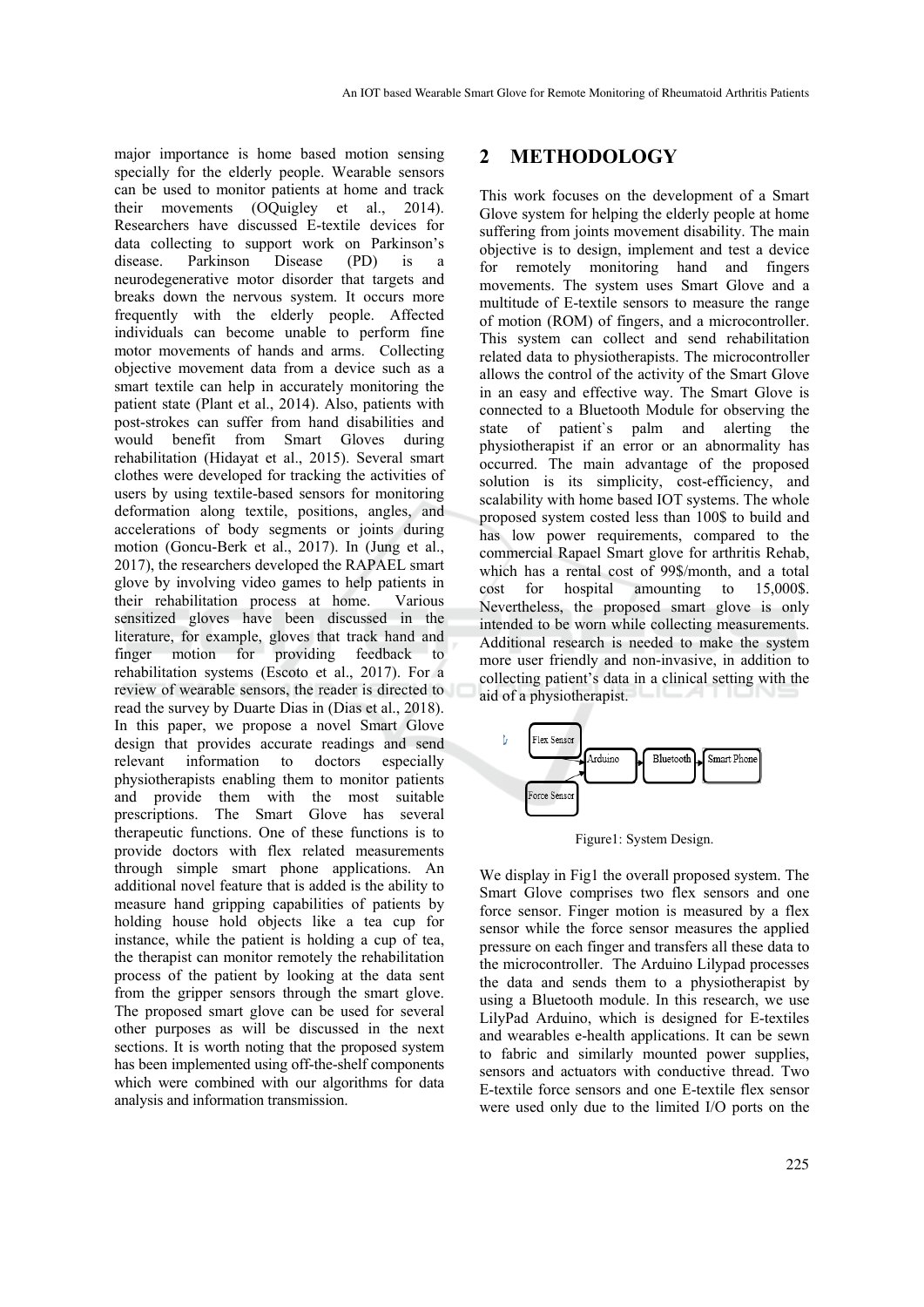Lilypad Arduino. It has an Analogue /Digital (A/D) converter built on the chip and a clock speed of 8 Mhz. The Main Board is based on the ATmega168V (the low-power version of the ATmega168). The Arduino board has a USB connector to enable it to be connected to a PC to upload or retrieve data. The board exposes the microcontrollers I/O (Input/output) pins to enable it to connect those pins to other circuits or to sensors, etc. The Bluetooth module used in this research is called BlueSMiRF silver and it uses the RN-42 module. A Smart Glove system is developed in order to effectively demonstrate the activity daily living of a patient including the grasping of objects for a certain task. The process involving transmitting electrical signals from the sensors to the LilyPad Arduino to analyse the data is the most challenging task in the circuit design. As shown in Fig. 2 (Gloves), the flex and force sensors are attached on the Smart Glove. The hand glove incorporates a sensory system which can detect the force of grasping any object and the finger degree of bending.

## **3 EXPERIMENTAL RESULTS**

Fig. 3 shows the Smart Glove sensor readings as shown in the Smart Phone of the therapist for remote monitoring of the patient's hand joint movements. The glove has been synthesized from normal stretched clothe and the sensors were glued on this layer. Another nylon layer covers and protects the sensors. The flex and force sensors were calibrated based on instructions provided in the datasheet.



Figure 2: Smart Glove Prototype.

The LilyPad Arduino microcontroller has been used in this device to process and control signals generated from sensors. The Arduino microcontroller is powered by a lithium ion rechargeable battery embedded in the gloves. The Arduino microcontroller processes the raw data collected from sensors and transmits it to the mobile screen as shown in Fig. 3. In addition to monitoring the progress of rehabilitation through improvement of hand joint motion based on the prescribed exercises, the therapist or the doctor can also

monitor the gripping capability of the patients. The system was tested successfully in the lab. Further extensive lab experimentation is planned to evaluate the performance of the smart glove utilization in a clinical setup in collaboration with a physiotherapist in a nearby hospital. The open platform software for Arduino was used compatible to C language. This feature with the advent of IOT opens lots avenues as this valuable data can be sent on the spot or later to a therapist for analysis which saves lots of physical interaction with the therapist and hence decreases the cost. Fig. 4 shows the Analog data (ADC) is directly proportional to the force (Newton) of the force sensor. This is vital to detect the gripping force needed based on the physiotherapist plan, particularly in monitoring the activity of daily living like making tea. Also, the experiment shows that the flex's resistance is directly proportional to the bending as shown in Figure5. The flex sensor is a carbon strip that measures the resistance which is directly proportional to the amount of bending and deflection as shown in Fig. 5. The force sensor is basically a variable resistance that changes its value depending on the amount of pressure applied. The experiment shows that when the flex sensor is bend inward, resistance value increased significantly as the angle of flex sensor is bend further. However, when it is bent outward, the resistance value decreased gradually. These preliminary findings suggest that flex sensor is clearly suitable to detect finger bending angle by utilizing inward bend of the flex sensor.

| S2 Terminal for Bluetooth<br><b>P.T.O.</b><br>not connected | ▤                                  |  |
|-------------------------------------------------------------|------------------------------------|--|
| <b>ASCII</b>                                                | <b>AutoScroll</b><br><b>AutoLE</b> |  |
| $Flex = 851.$                                               |                                    |  |
| your finger is                                              | straight.                          |  |
| Analog reading                                              | For FSR1 = $0$ .                   |  |
| Analog reading                                              | For FSR2 = $0$ .                   |  |
| $Flex = 848.$                                               |                                    |  |
| your finger is                                              | straight.                          |  |
| Analog reading                                              | For $FSR1 = 3.$                    |  |
| Analog reading                                              | For $FSR2 = 0$ .                   |  |
| $Flex = 848.$                                               |                                    |  |
| your finger is straight.                                    |                                    |  |
| Analog reading                                              | For $FSR1 = 3.$                    |  |
| Analog reading                                              | For FSR2 = $2x$                    |  |
| Bedroom.                                                    |                                    |  |
| $Flex = 850.$                                               |                                    |  |
| your finger is straight.                                    |                                    |  |
| Analog reading                                              | For FSR1 = $0$ .                   |  |
| Analog reading                                              | For $FSR2 = 0$                     |  |
| $Flex = 821.$                                               |                                    |  |
| your finger is                                              | straight.                          |  |
| Analog reading                                              | For $FSR1 = 5.$                    |  |
| Analog reading                                              | For $FSR2 = 0$ .                   |  |
| $Flex = 800.$                                               |                                    |  |
|                                                             | your finger is bending a little.   |  |
| . .<br>the contract of the contract of the con-             |                                    |  |

Figure 3: Sensor readings as shown in the smart phone.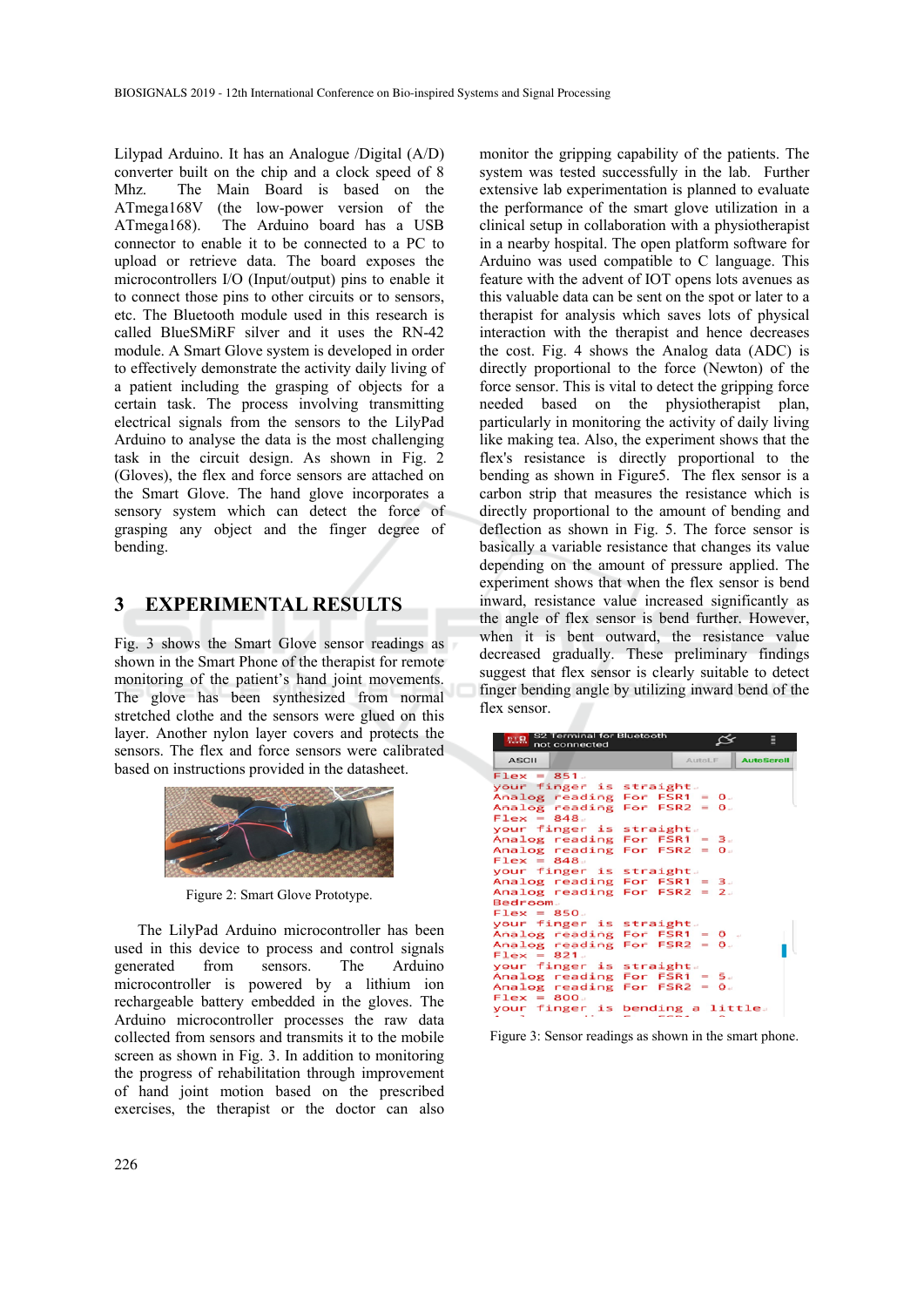

Figure 4: Force sensor, Newton Vs ADC.



Figure 5: Flex sensor, Resistance vs Bending Degree.

### **4 CONCLUSION**

We discussed in this paper a Smart Glove based system for monitoring joints and fingers movements for patients suffering from RA. The system is useful from remote monitoring of patients staying home. The system enables doctors to diagnose and identify the states of mobility and joints stiffness of the patients without requiring them to be present at the hospital. The system provides the doctors with accurate readings of the flexion and applied force via a smart phone. With the advent of IOT & communication technology like 5G, it opens lots of avenues for E-health and results in cost saving. The system was tested successfully in the lab both for the force and flex sensors utilizing volunteer students. Nevertheless, further research need to be done in the future in collaboration with a physiotherapist in a clinical setting. The main limitation of this research was the limited input/output interface of the used Arduino microcontroller which limited the number of sensors used to detect symptoms of the disease or immobility. Work is in progress to accommodate more sensors and add machine learning algorithms on top to give the proposed solution the unique feature of learning and adapting with the patient situation.

#### **ACKNOWLEDGMENTS**

The authors would acknowledge the support of KFUPM for this research.

### **REFERENCES**

- O'Flynn, B., Torres, J., Connolly, J., Condell, J., Curran, K., and Gardiner, P., 2013. "Novel smart sensor glove for arthritis rehabiliation," in the Proceedings of the IEEE International conference on Body Sensor Networks (BSN), pp. 1-6.
- Chatterjee, P. and Armentano, R. L., 2015. "Internet of things for a smart and ubiquitous ehealth system," in International conference on Computational Intelligence and Communication Networks (CICN), pp. 903-907.
- Holler, J., Tsiatsis, V., Mulligan, C., Karnouskos, S., and Boyle, D., 2014. From Machine-to-machine to the Internet of Things: Introduction to a New Age of Intelligence. Academic Press.
- Connolly, J., Condell, J., O'Flynn, B., Sanchez, J. T., and Gardiner, P., 2018. "IMU sensor-based electronic goniometric glove for clinical finger movement analysis," IEEE Sensors Journal, vol. 18, no. 3, pp. 1273-1281.
- OQuigley et al., C., 2014. "Characteristics of a piezoresistive fabric stretch sensor glove for homemonitoring of rheumatoid arthritis," in 11<sup>th</sup> International Workshop on Wearable and Implantable Body Sensor Networks (BSN Workshops, pp. 23-2.
- Plant L, Noriega B, Sonti A, Constant N, Mankodiya K., 2014. Smart E-textile gloves for quantified measurements in movement disorders. IEEE MIT Undergraduate Research Technology Conference (URTC) pp. 1-4.
- Hidayat AA, Arief Z, Happyanto DC, 2015. Mobile application with simple moving average filtering for monitoring finger muscles therapy of post-stroke people. In International Electronics Symposium (IES), pp. 1-6.
- Goncu-Berk G, Topcuoglu N, 2017. A Healthcare Wearable for Chronic Pain Management. Design of a Smart Glove for Rheumatoid Arthritis. The Design Journal, vol. 20, no.1,pp.1978-1988.
- Jung HT, Kim H, Jeong J, Jeon B, Ryu T, Kim Y., 2017. Feasibility of using the RAPAEL Smart Glove in upper limb physical therapy for patients after stroke: A randomized controlled trial. InEngineering in Medicine and Biology Society (EMBC), 39th Annual International Conference of the IEEE 2017 Jul 11 pp. 3856-3859.
- Escoto, A., Trejos, A. L., Walton, D. M., and Sadi, J., 2017. "A sensorized glove for therapist skill performance assessment during neck manipulation," in IEEE 30th Canadian Conference on Electrical and Computer Engineering (CCECE), pp. 1-4.